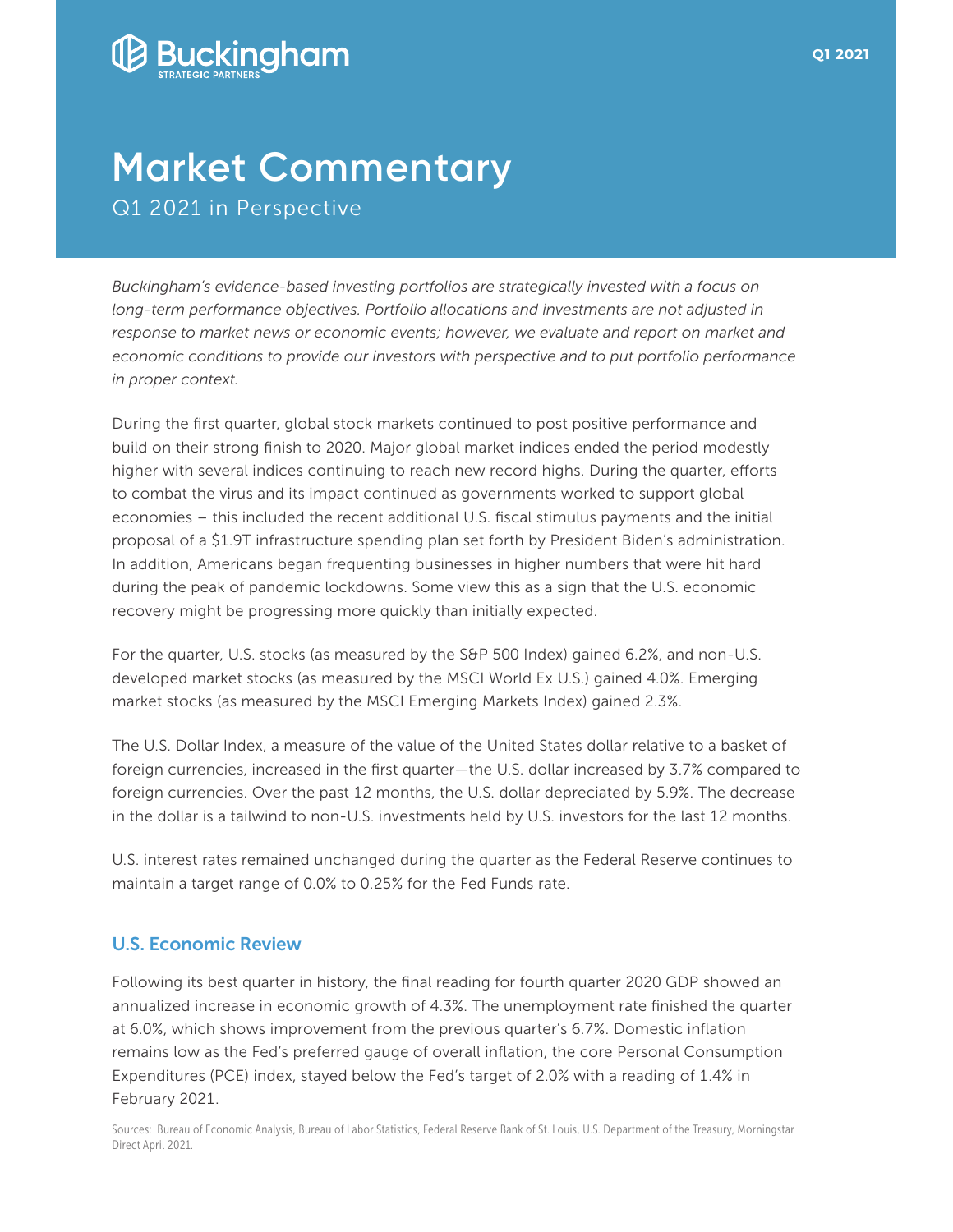## Financial Markets Review

Both domestic and international stocks across all size and style categories, as well as U.S. real estate investment trust (REIT) securities, had positive performance during the quarter. International stock returns were also impacted during the quarter by the strengthening U.S. dollar. During the quarter, U.S small-cap stocks were the best performing and emerging-market value stocks were the worst performing. U.S. and global bonds were each down slightly during the quarter.



Source: Morningstar Direct April 2021. Market segment (Index representation) as follows: U.S. Large-Cap Stocks (S&P 500 Index), U.S. Value Stocks (Russell 1000 Value Index), U.S. Small-Cap Stocks (Russell 2000 Index), U.S. REIT Stocks (Dow Jones U.S. Select REIT Index), International Value Stocks (MSCI World Ex USA Value Index (net div.)), International Small-Cap Stocks (MSCI World Ex USA Small Index (net div.)), Emerging Markets Value Stocks (MSCI Emerging Markets Value Index (net div)), U.S. Short-Term Bonds (ICE BofA 1-3Y US Corp&Govt TR), Global Bonds (FTSE WGBI 1-5 Yr Hdg USD).

In the U.S., small-cap stocks outperformed large-cap stocks in all style categories. Value stocks outperformed growth stocks in all style categories. Among the nine style boxes, smallcap value stocks performed the best and midcap growth stocks experienced the worst loss during the quarter.

Source: Morningstar Direct April 2021. U.S. markets represented by respective Russell indexes for each category (Large: Russell 1000, Value, and Growth, Mid: Russell Mid Cap, Value, and Growth, Small: Russell 2000, Value, and Growth).

In developed international markets, seven of the nine style boxes were positive for the quarter. Value stocks outperformed growth stocks in all style categories. Among the nine style boxes, international large-cap value stocks performed the best and international mid-cap growth stocks experienced the worst loss during the quarter.

Source: Morningstar Direct April 2021. International markets represented by respective MSCI World EX USA index series (Large: MSCI World EX USA Large, Value and Growth, Mid: MSCI World Ex USA Mid, Value, and Growth, Small: MSCI World Ex USA Small, Value, and Growth).

A diversified index mix of 65% stocks and 35% bonds would have gained 5.0% during the first quarter.

|       | <b>U.S. Stocks</b><br>Q1 2021 |       |         |  |
|-------|-------------------------------|-------|---------|--|
|       | Value                         | Core  | Growth  |  |
| Large | 11.3%                         | 5.9%  | 0.9%    |  |
| Mid   | 13.1%                         | 8.1%  | $-0.6%$ |  |
| Small | 21.2%                         | 12.7% | 4.9%    |  |

## **International Stocks Q1 2021**

|       | Value | Core | Growth  |
|-------|-------|------|---------|
| _arge | 8.6%  | 4.3% | $-0.2%$ |
| Mid   | 7.4%  | 3.1% | $-0.9%$ |
| Small | 7.7%  | 4.9% | 2.0%    |